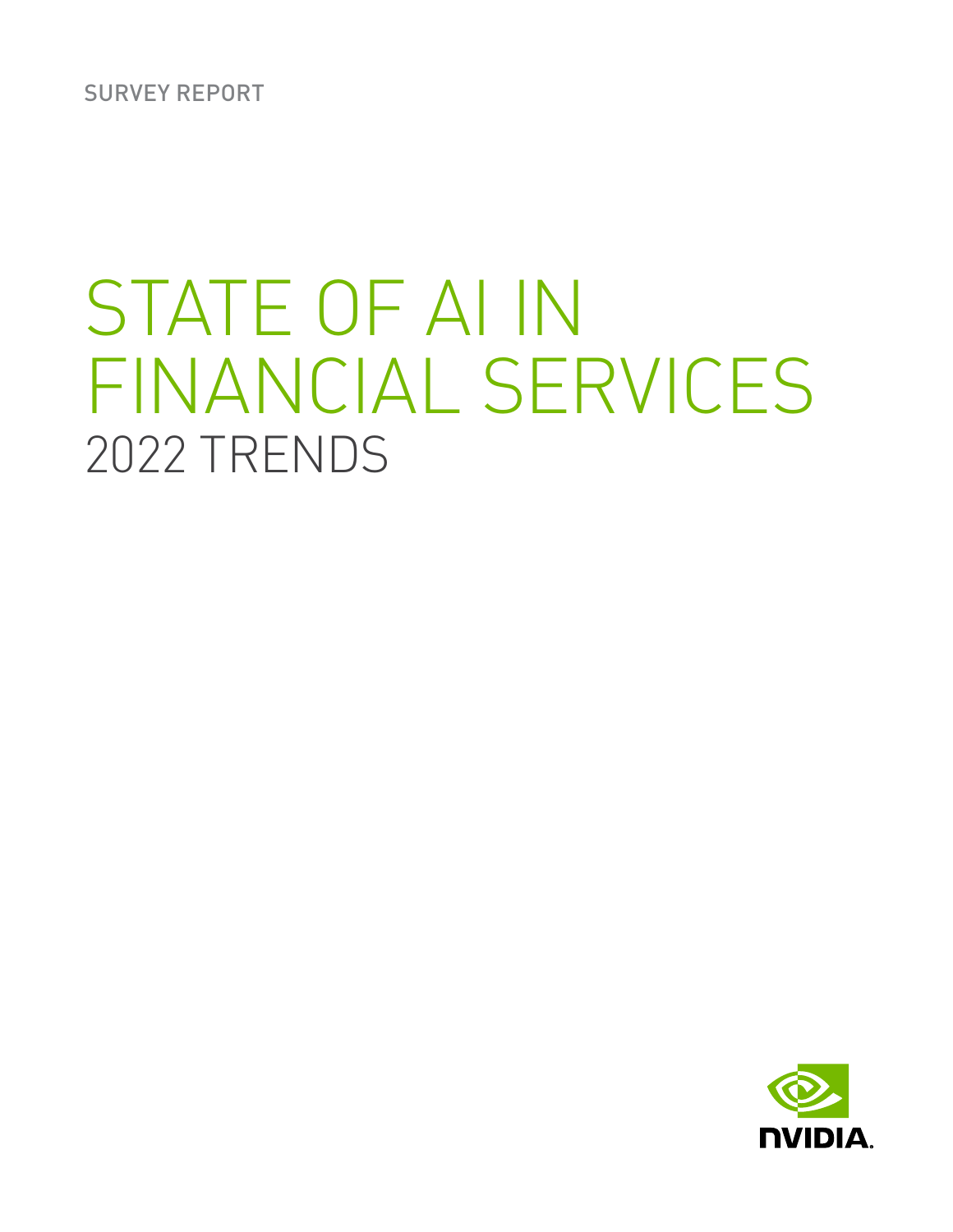# **FROM THE INNOVATION LAB TO STRATEGIC IMPERATIVE**

**This report will dive into the data compiled from a survey of over 500 financial services professionals around the world about the trends, challenges, and opportunities that define the state of AI in financial services in 2022.**

**AI-enabled innovation is now mission critical for organizations in the financial services industry.**

Competition for consumers and their financial data continues to intensify across incumbent banks, fintech, big tech, and big-box retail. This is compounded by highly innovative digital experiences being deployed across industries, which continue to shift consumer expectations. Financial services companies must enhance the level of personalization, data security, customer service, pricing, and more in the creation and delivery of financial products or expect to lose market share to those who do.

Artificial intelligence, machine learning, and deep learning equip financial services companies with the ability to accelerate revenues, create operational efficiencies, and enhance customer experiences. Since last year's "State of AI in Financial Services" survey, AI-enabled applications have moved from the innovation lab to being the nucleus of the new AI-led financial services enterprise. AI-enabled applications are powering banks, insurers, asset managers, and fintechs to—not only deliver improved services—but outperform competitors, increase customer lifetime value, and increase market share.

# **AI IS PERVASIVE ACROSS FINANCIAL SERVICES**

### **> Deep Learning Dominates in Capital Markets and Retail Banking, While Fintech Relies on Machine Learning**

Across all sectors of financial services—capital markets, investment banking, retail banking, and fintech—over 75 percent of companies utilize at least one of the core accelerated computing use cases of high-performance computing (HPC), machine learning, and deep learning.

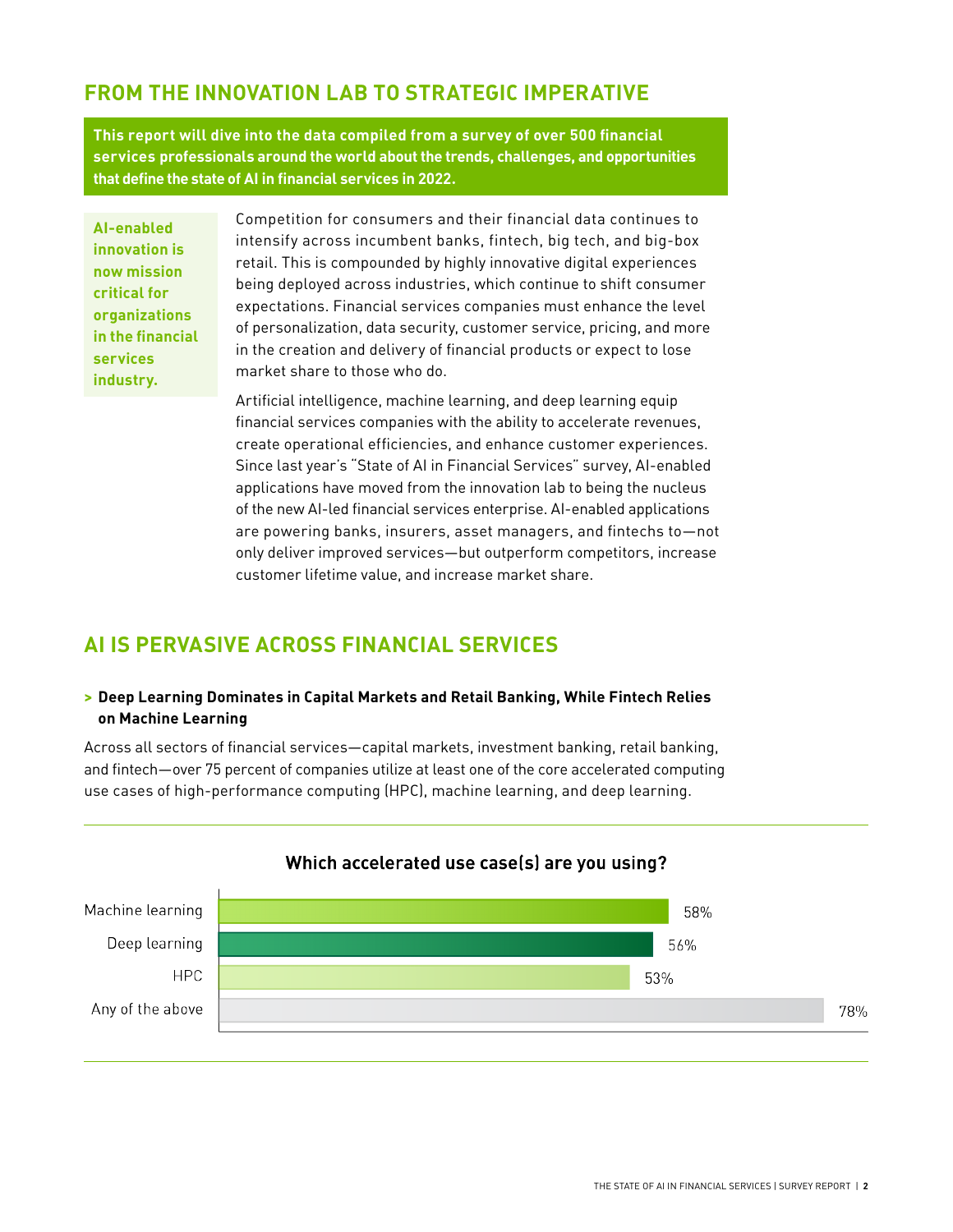Capital market firms—hedge funds, asset managers, and exchanges—that need every possible edge to improve financial returns are the most prevalent users of deep learning at 58 percent. In contrast, 80 percent of fintechs—which have the enterprise AI capabilities available from the cloud but may lack the scale of data needed to enable many deep learning use cases—are leveraging machine learning.

## Which of the following accelerated computing use cases is your company investing in? Select all that apply.



#### **> Impact of AI in Financial Services**

Ninety-one percent of financial services companies are driving critical business outcomes with investments in AI. First and foremost, 43 percent of respondents stated that AI is yielding more accurate models. Along with model accuracy comes a host of other benefits.



### What benefits are you seeing from your AI investments?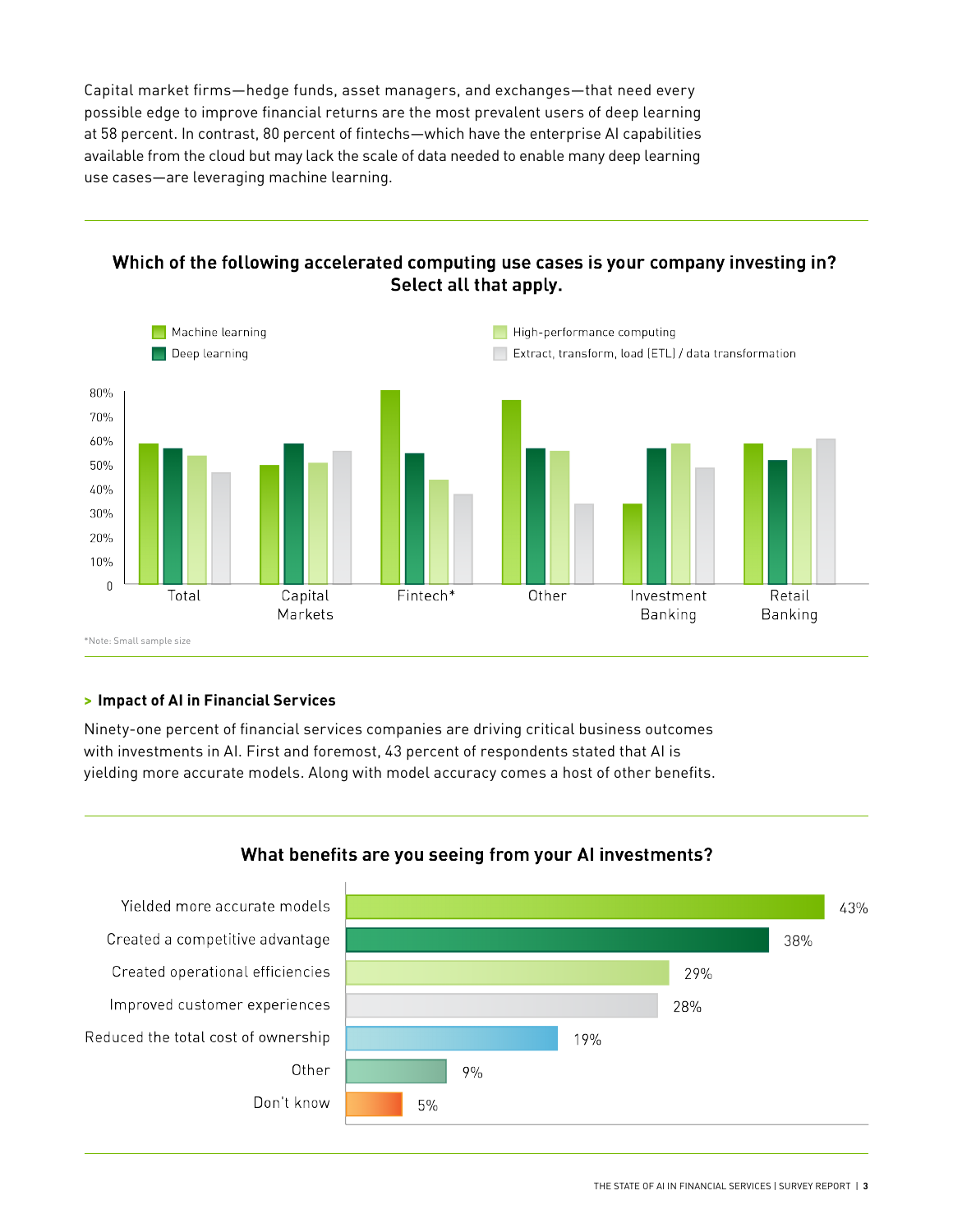Companies are experiencing significant financial benefit from enabling AI across the enterprise. Over 30 percent of respondents stated that AI increases annual revenues by more than 10 percent, while over a quarter stated that AI is reducing annual costs by more than 10 percent.



The data reinforces the state of play for AI in financial services today: Companies not utilizing AI are in the minority and consequently more likely to deliver inferior customer experiences and less efficient operations, leading to reduced revenues and market share.

#### **> AI Use Cases**

**In this year's survey, conversational AI entered the top three AI priorities for financial services, joining fraud detection and algorithmic trading.**

Respondents to this year's survey reinforced the findings from last year, stating that AI is enabling a wide array of meaningful use cases for financial services companies. The top two of the top three priorities across the industry remain fraud detection and algorithmic trading, while conversational AI is a new entrant into the top three. More importantly, the percentage of companies investing in each use case jumped significantly year over year (YoY), with underwriting and acquisition, conversational AI, and anti-money-laundering (AML) and knowyour-customer (KYC) fraud detection showing the largest percentage gains. Interestingly, nine of 13 use cases tracked in our study are utilized by at least 15 percent of respondents' companies, whereas none of the use cases had more than 14 percent industry penetration in last year's survey. This demonstrates the rapid adoption of AI across financial services, which is requiring banks to invest in enterprise AI strategies and infrastructure.

#### **What AI use case is your company investing in? Select all that apply.**

| Use Case                                   | 2022 | 2021 | <b>YoY Change</b> |
|--------------------------------------------|------|------|-------------------|
| Fraud detection: transactions and payments | 31%  | 10%  | 310%              |
| <b>Conversational AI</b>                   | 28%  | 8%   | 350%              |
| Algorithmic trading                        | 27%  | 13%  | 208%              |
| Fraud detection: AML and KYC               | 23%  | 7%   | 329%              |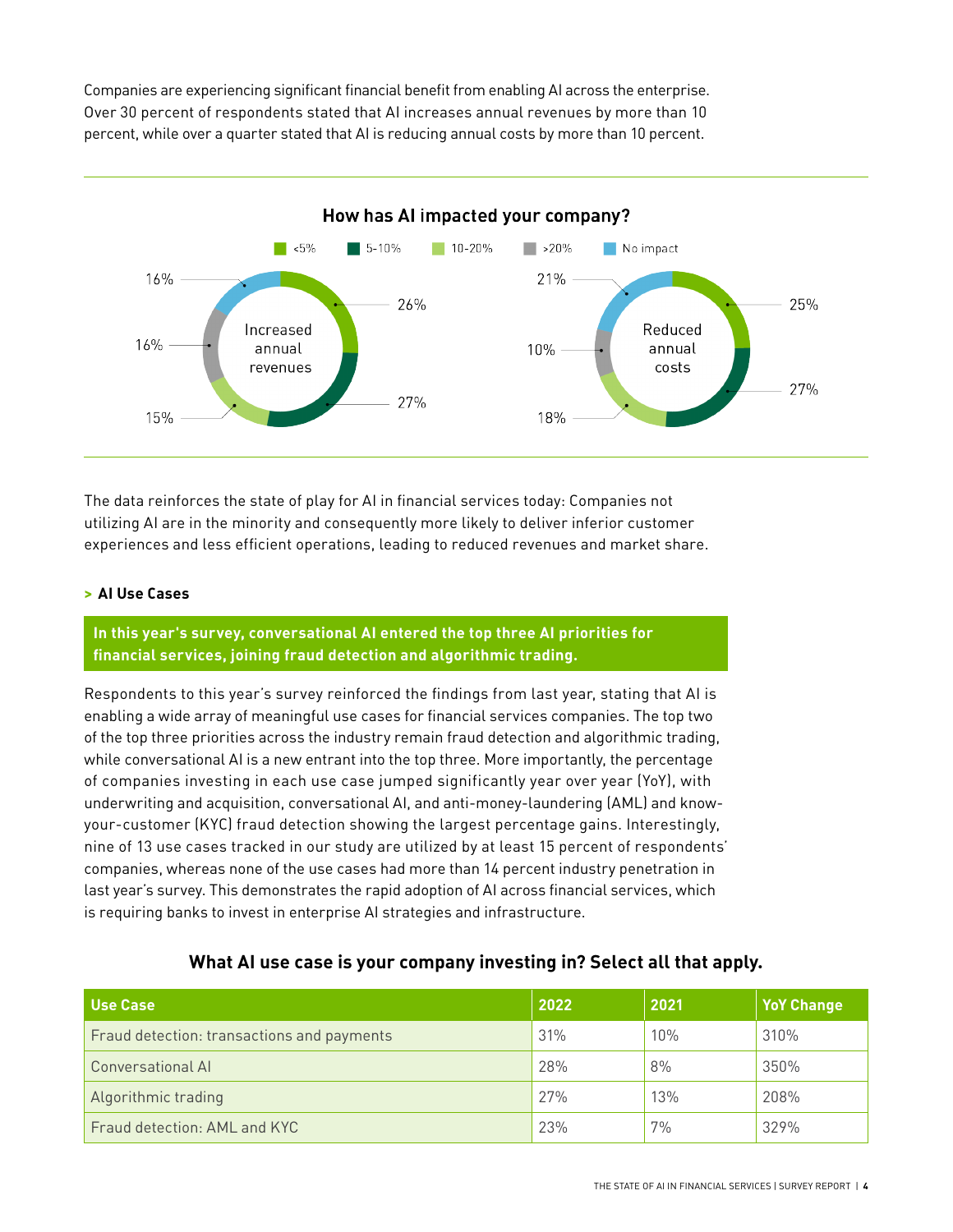| Recommender systems / next-best action                      | 23% | 10%   | 230% |
|-------------------------------------------------------------|-----|-------|------|
| Portfolio optimization                                      | 22% | 14%   | 157% |
| Default prediction                                          | 19% | 6%    | 316% |
| Marketing optimization                                      | 19% | 7%    | 271% |
| Compliance                                                  | 17% | $6\%$ | 283% |
| Underwriting and acquisition                                | 12% | 3%    | 400% |
| Creating synthetic data for model creation and optimization | 11% |       | n/a  |
| <b>Claims processing</b>                                    | 10% | $4\%$ | 250% |
| Other                                                       | 10% | 3%    | 333% |
| Robo advisory                                               | 9%  | $4\%$ | 225% |
| Don't know                                                  | 7%  | 4%    | 175% |

When asked which use cases companies would continue investing in for the next six to 12 months, the top five varied by sector. Notably, fraud detection for payments and identity verification (AML and KYC) were the only two use cases to make the top five in three or more sectors, revealing the diversity of applications that are important to different types of financial services firms.

| <b>Capital Markets</b>                    | <b>Fintech</b>                                    | <b>Investment Banking</b>                        | <b>Retail Banking</b>                            |
|-------------------------------------------|---------------------------------------------------|--------------------------------------------------|--------------------------------------------------|
| Algorithmic trading                       | Portfolio optimization                            | Fraud detection:<br>transactions and<br>payments | Fraud detection:<br>transactions and<br>payments |
| Portfolio optimization                    | Fraud detection:-<br>transactions and<br>payments | Fraud detection: AML and<br><b>KYC</b>           | Fraud detection: AML and<br><b>KYC</b>           |
| Recommender systems /<br>next-best action | Compliance                                        | Recommender systems /<br>next-best action        | Conversational Al                                |
| Conversational AI                         | Algorithmic trading                               | <b>Claims processing</b>                         | Underwriting and<br>acquisition                  |
| Default prediction                        | Fraud detection: AML and<br><b>KYC</b>            | Default prediction                               | Marketing optimization                           |

## **Which AI use cases will you continue to invest in? (top 5 in ranking order)**

### **> Hybrid and On-Prem AI Infrastructure Maintain Industry Favor**

Financial services companies remain focused on optionality, cybersecurity, data sovereignty, and data gravity as they consider where to host their AI infrastructure. These preferences are extrapolated from responses as to where companies are running most of their AI projects with over three-quarters of the market operating either on-prem or in hybrid instances: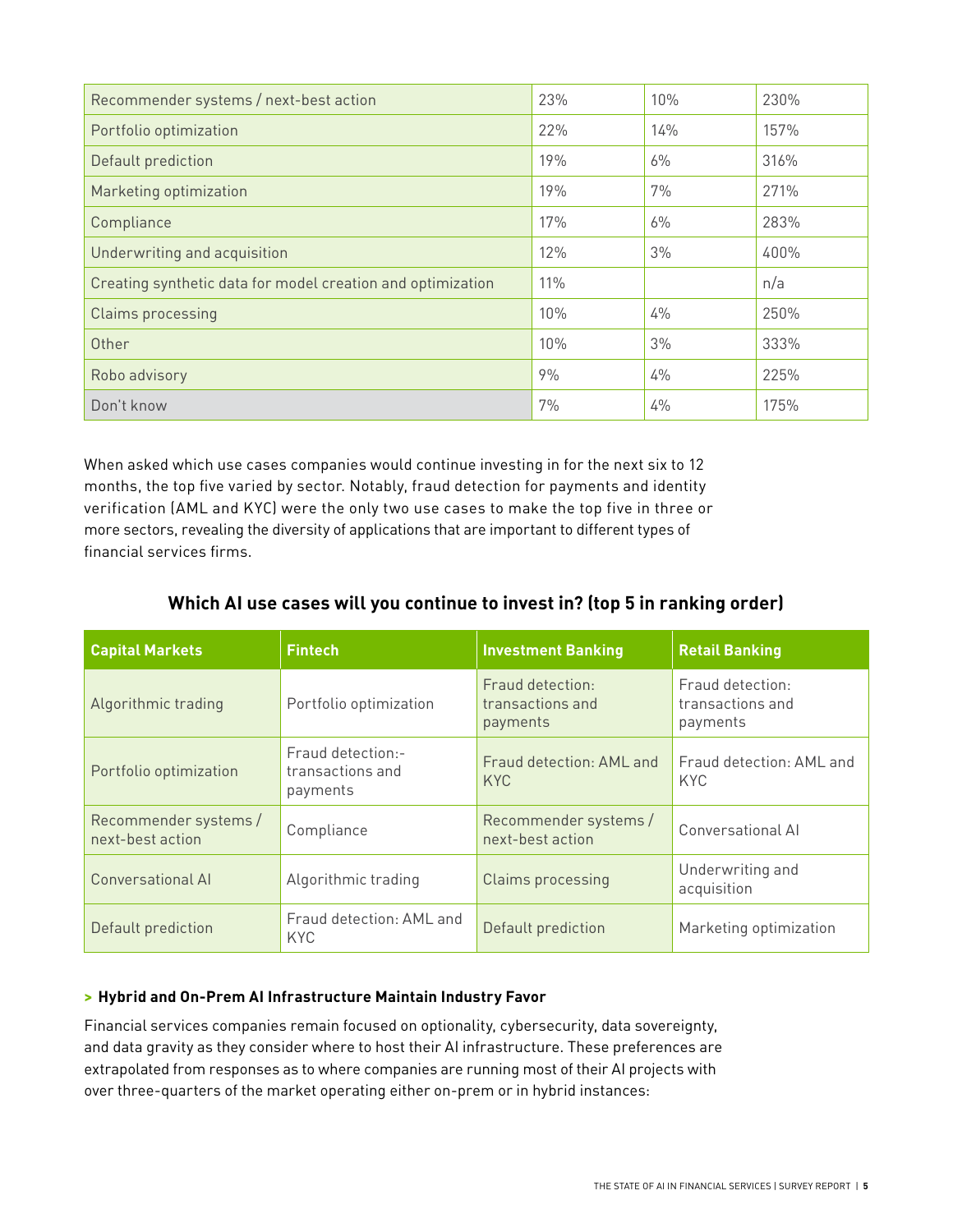## Where do you run most of your AI projects/workloads in 2022?



# **THE C-SUITE PERCEIVES AI VERY DIFFERENTLY**

The "State of AI in Financial Services" survey interviews financial professionals across a wide range of roles, including the c-suite, developers (data scientists, data engineers, etc.), IT (infrastructure leaders, cloud engineers, MLOps, etc.), and managers. The data shows these groups perceive their company's capabilities in AI very differently.

Thirty-seven percent of the c-suite views the AI capabilities of their company as industry leading, whereas only 20 percent of developers have the same perception. When asked about the biggest challenges in achieving their AI goals, the responses converged on a number of themes: lack of budget, too few data scientists, lack of data, and explainability.

| <b>C-Suite</b>                   | <b>Developer</b>               | IT                      |
|----------------------------------|--------------------------------|-------------------------|
| Lack of budget                   | Poor technology infrastructure | Lack of data            |
| Too few data scientists          | Lack of data                   | Lack of budget          |
| Lack of data                     | Too few data scientists        | Data privacy issues     |
| Poor technology infrastructure   | Lack of budget                 | Explainability          |
| Explainability and cybersecurity | Explainability                 | Too few data scientists |

## **What are the biggest challenges in achieving your company's AI goals? (top 5 in rank order)**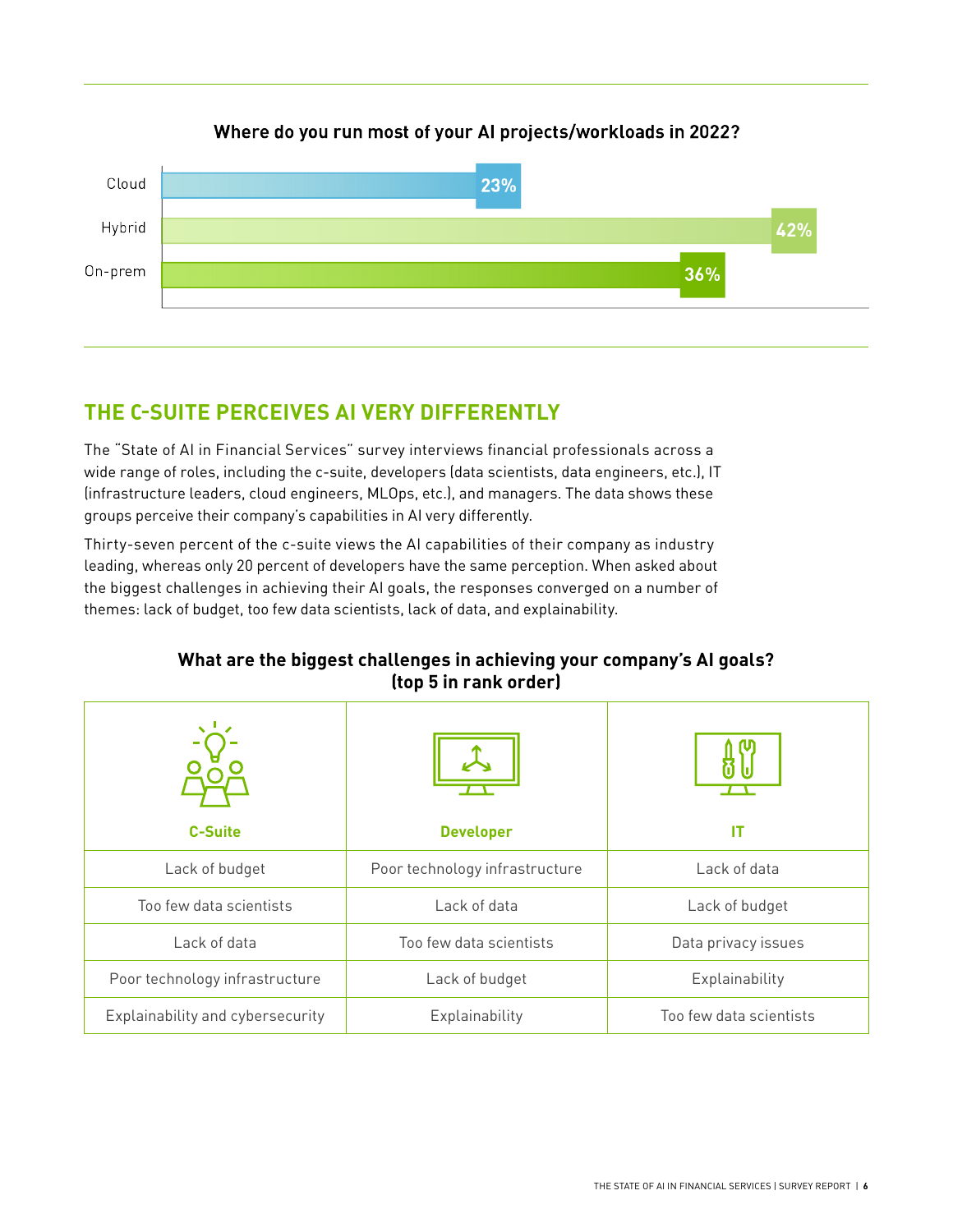# **CREATING EXPONENTIAL VALUE FROM AI MOVING FORWARD**

While the survey identified several challenges to achieving a company's AI goals, there are several steps companies can take to improve the impact AI can have on revenue growth, operational efficiency, and customer satisfaction.

The survey uncovered a few areas of opportunity.

#### **> Successfully Moving AI into Production**



of respondents agreed that their company understands how to move an AI project from research to production. Creating a defined process with the target business outcome, identifying key performance indicators to measure success against the desired outcome, and building the research project as a pilot so that workflows are in place are all best practices companies can employ to improve their ability to scale AI applications into production.

#### **> Pursuing Ethical AI**



of respondents agreed their company understands the ethical issues associated with AI and proper governance. Companies must invest in creating an AI governance framework that addresses key aspects—including bias, data management, model/algorithm maintenance, and explainability.

#### **> Supporting Explainability**



of companies are already leveraging explainability in their AI and machine learning practices. For teams that don't have the expertise to build and maintain explainable AI in house, there are several companies that offer explainable AI platforms that can be integrated into a firm's overall AI governance practice.